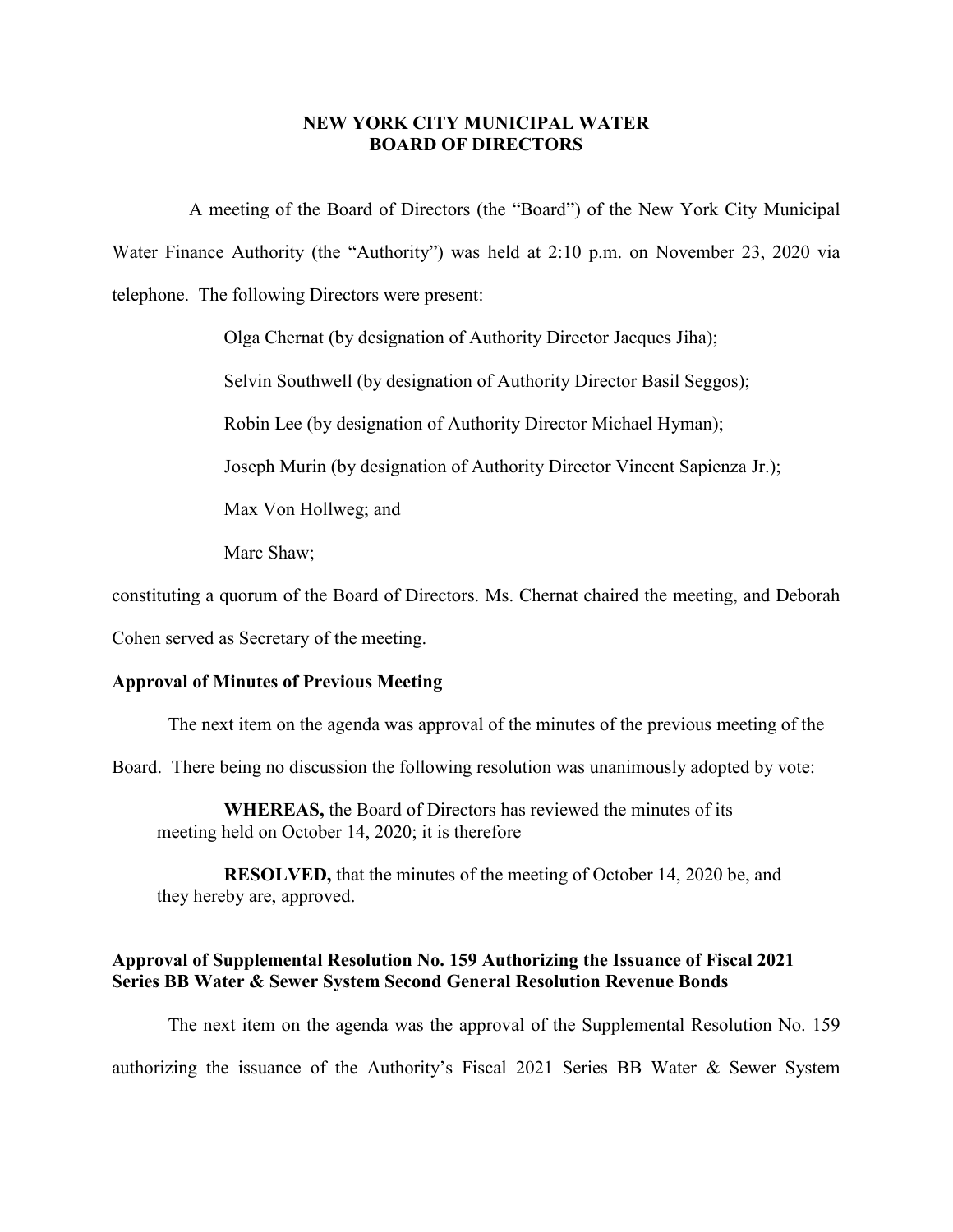Second General Resolution Revenue Bonds. Ms. Chernat noted that the resolution would authorize up to \$550 million of Bonds, and that this action had been recommended by the Finance Committee. Upon unanimous vote, the resolution<sup>[1](#page-1-0)</sup> was adopted.

## **Appointment of Chief Executive Officer**

The next item on the agenda was a resolution appointing David Womack as the Authority's new Chief Executive Officer. Ms. Chernat introduced Mr. Womack, who she noted is the new Deputy Director for Financing Policy and Coordination for the Office of Management and Budget. She explained that Ms. Womack has 35 years of experience as a financial advisor and investment banker, and she noted that Mr. Womack's biography had been circulated to the Board for approval. Discussion ensued. Then, upon unanimous vote, the following resolution was adopted:

**WHEREAS**, the Board of Directors (the "Board") is duly authorized pursuant to Section 1045-d(7) of the New York City Municipal Water Finance Authority Act to appoint such officers and employees as it may require for the performance of its duties; and

**WHEREAS**, David Womack, whose biography is attached hereto, currently serves as the Deputy Director of the Financing Policy and Coordination Unit of the New York City Office of Management and; and

**WHEREAS**, the Board believes that Mr. Womack is highly qualified to assume the duties of Chief Executive Officer of the Authority; it is therefore

**RESOLVED,** David Womack is hereby appointed Chief Executive Officer of the Authority.

#### **Adjournment**

There being no further business to come before the Board, upon a unanimous vote by roll

call, the Board of Directors meeting was adjourned.

 $\notag$ y h weing

<span id="page-1-0"></span> $<sup>1</sup>$  Filed with the meeting minutes</sup>